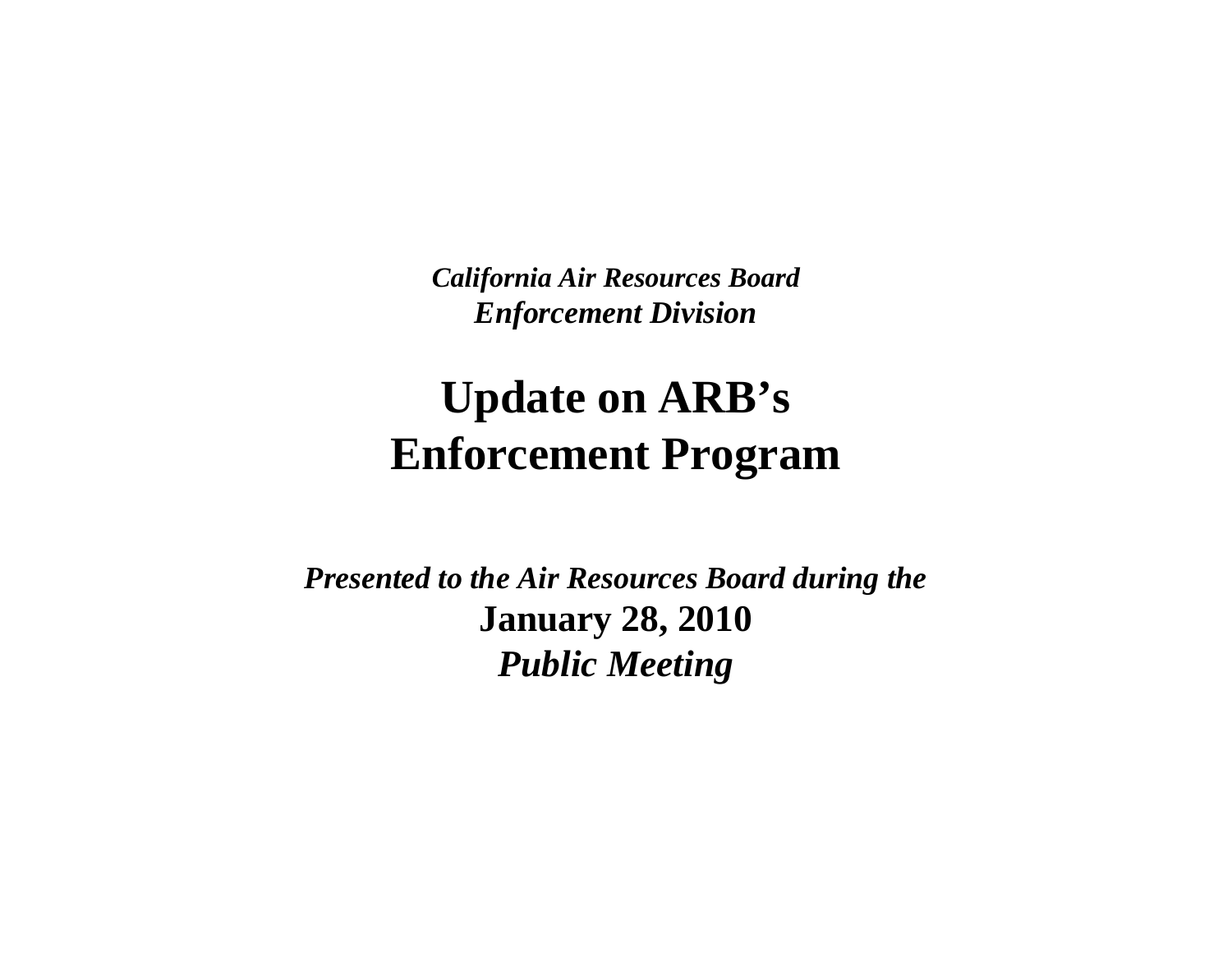#### **Response to Comments from the New Industry Coalition**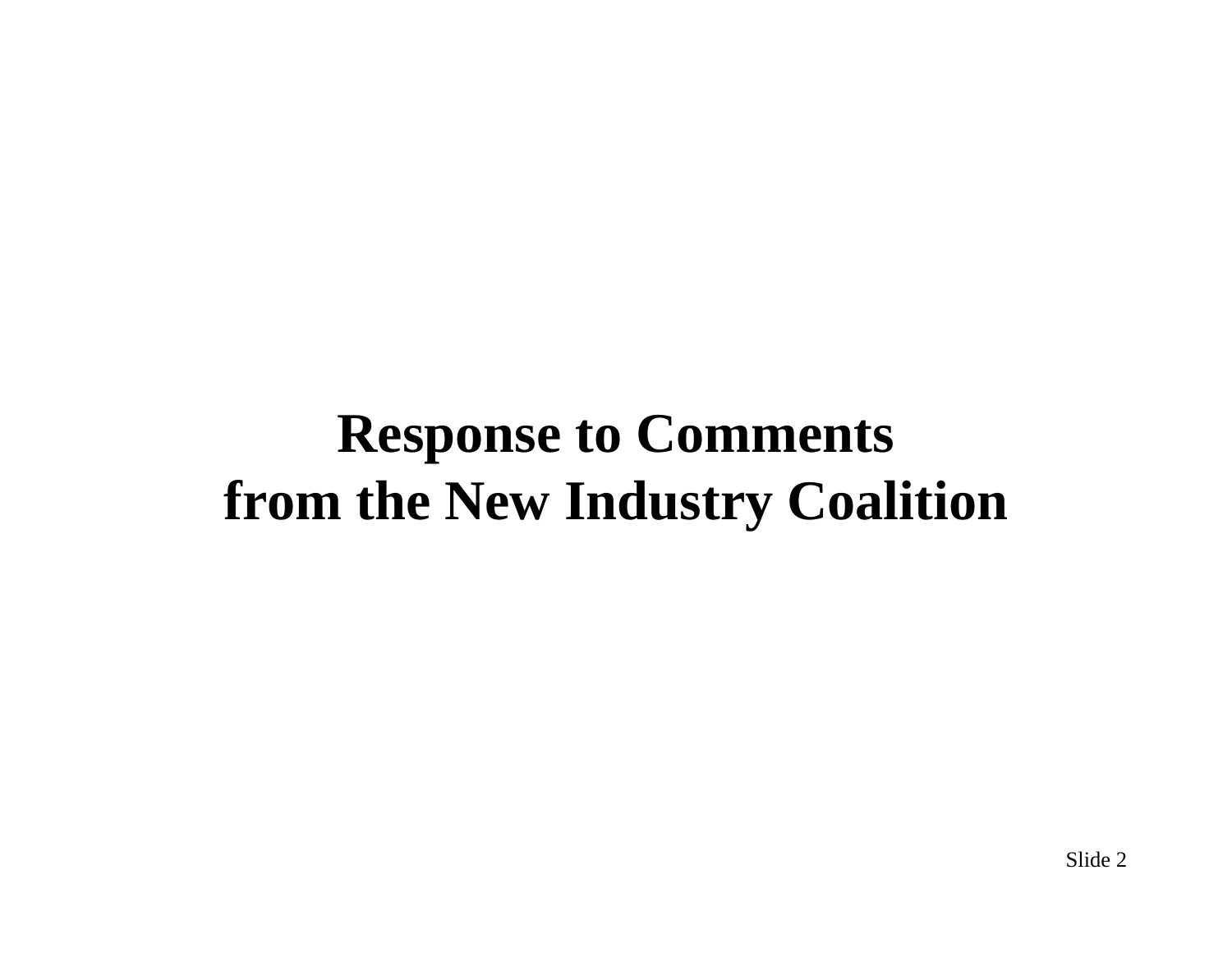# *Coalition Comment #1* **ARB should loosen existing laws for strict liability for violations of air quality requirements.**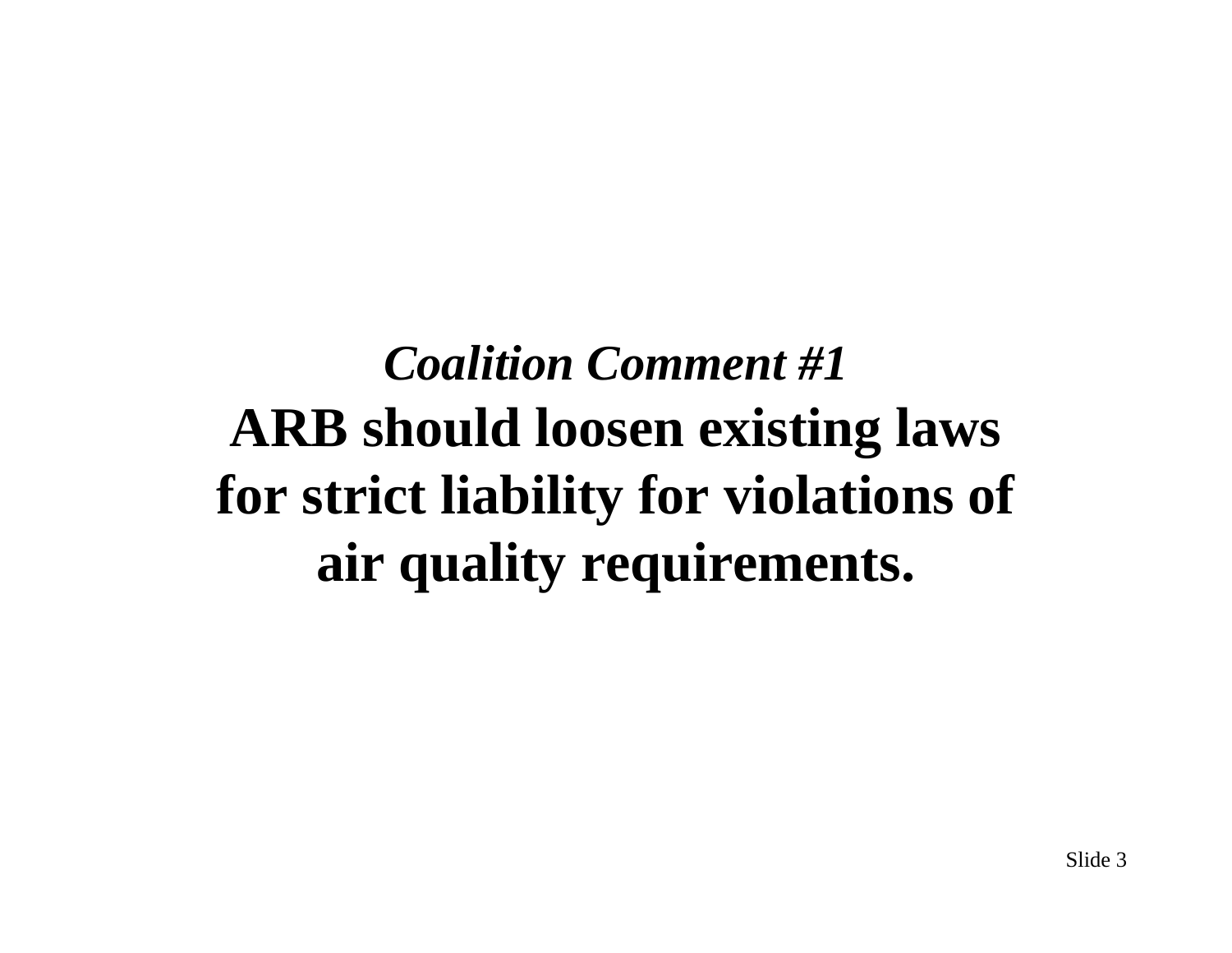## *Coalition Comment #2* **ARB should require mandatory administrative hearings.**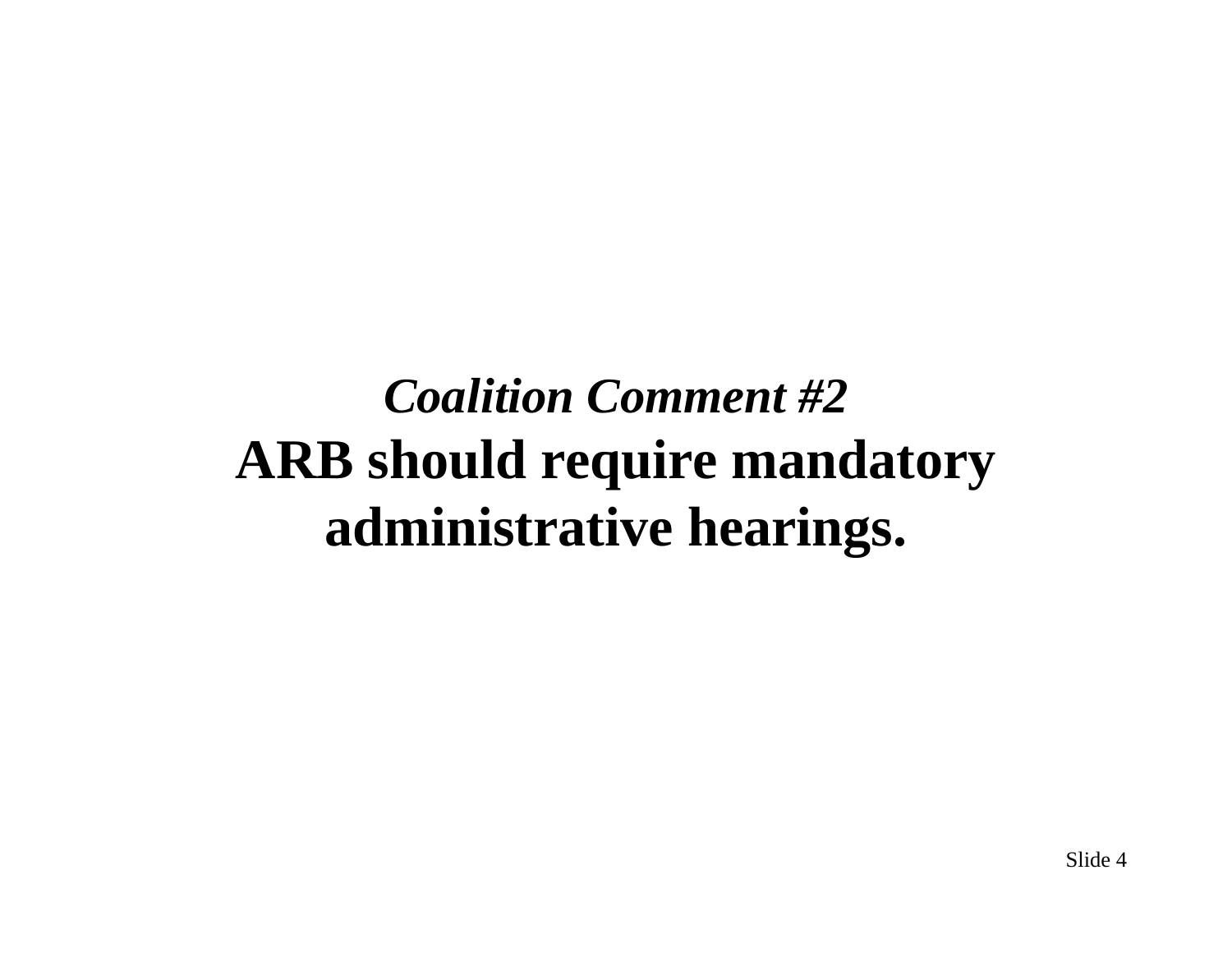*Coalition Comment #3***ARB should adopt the U.S. EPA policy for determining mobile source penalties.**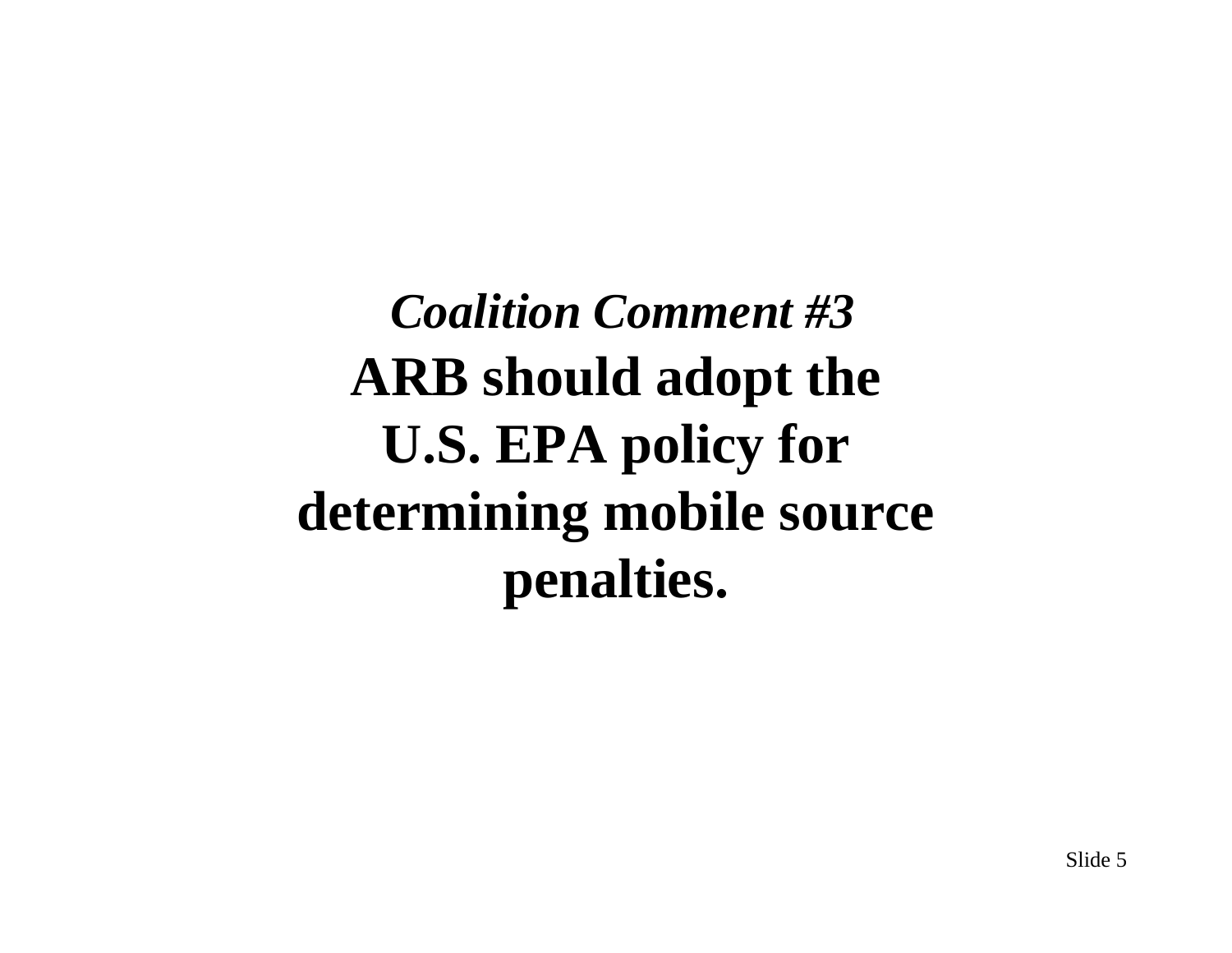# *Coalition Comment #4***ARB should concentrate on "emissions" violations and ignore other violations or impose nominal penalties.**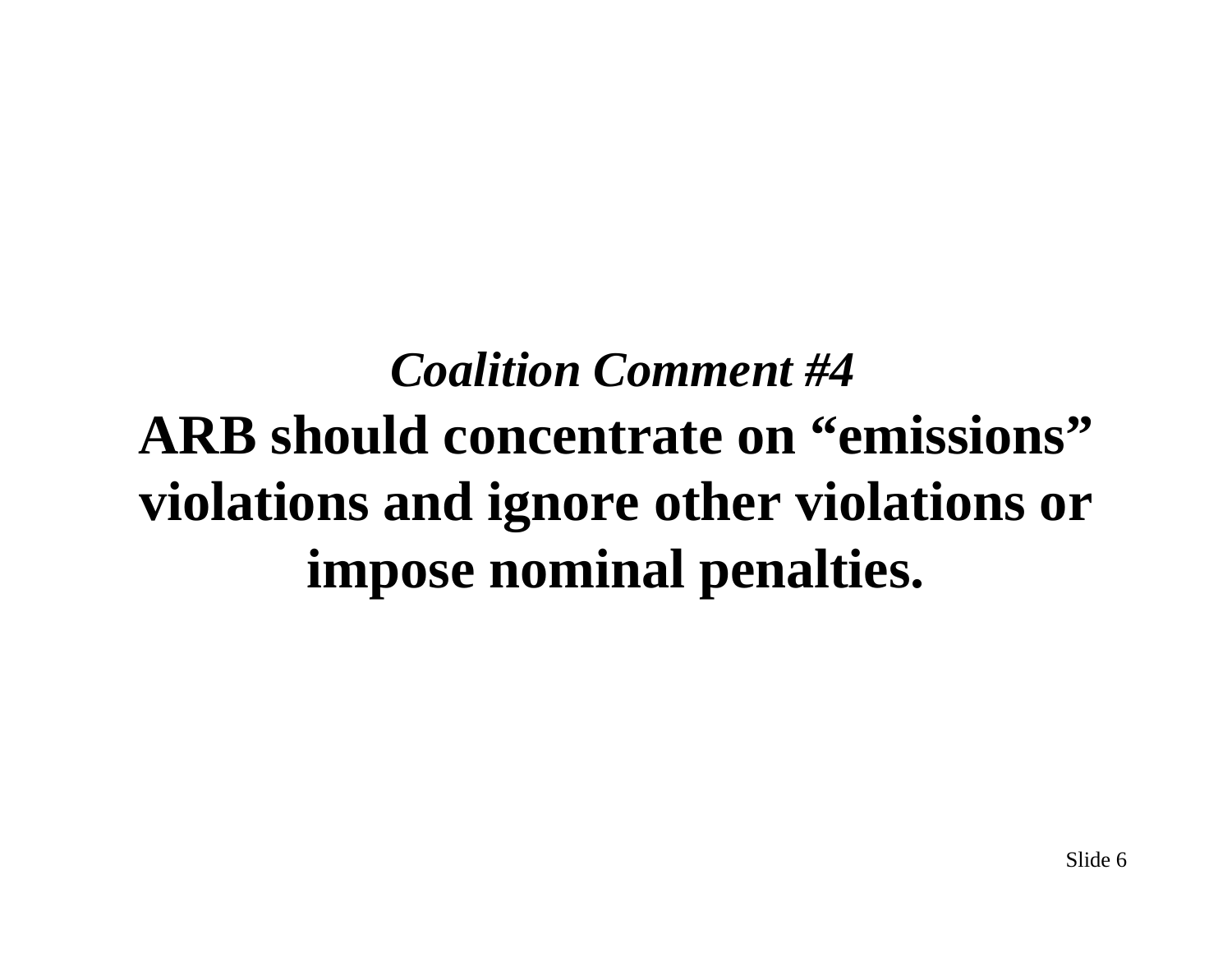## *Coalition Comment #5* **ARB should stop enforcing allegedly underground regulations.**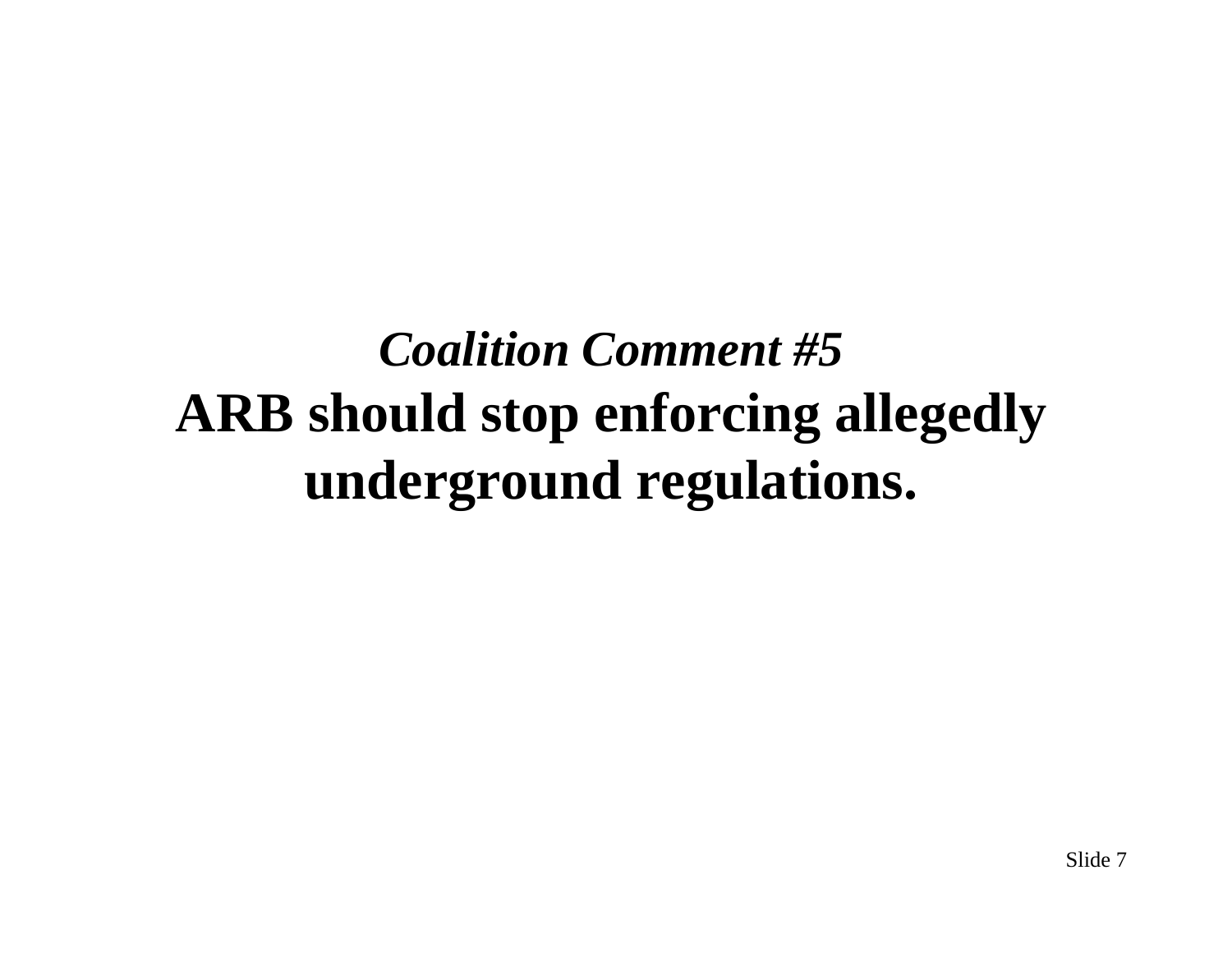*Coalition Comment #6* **Compliance assistance and training activities should be transferred away from the Enforcement Division.**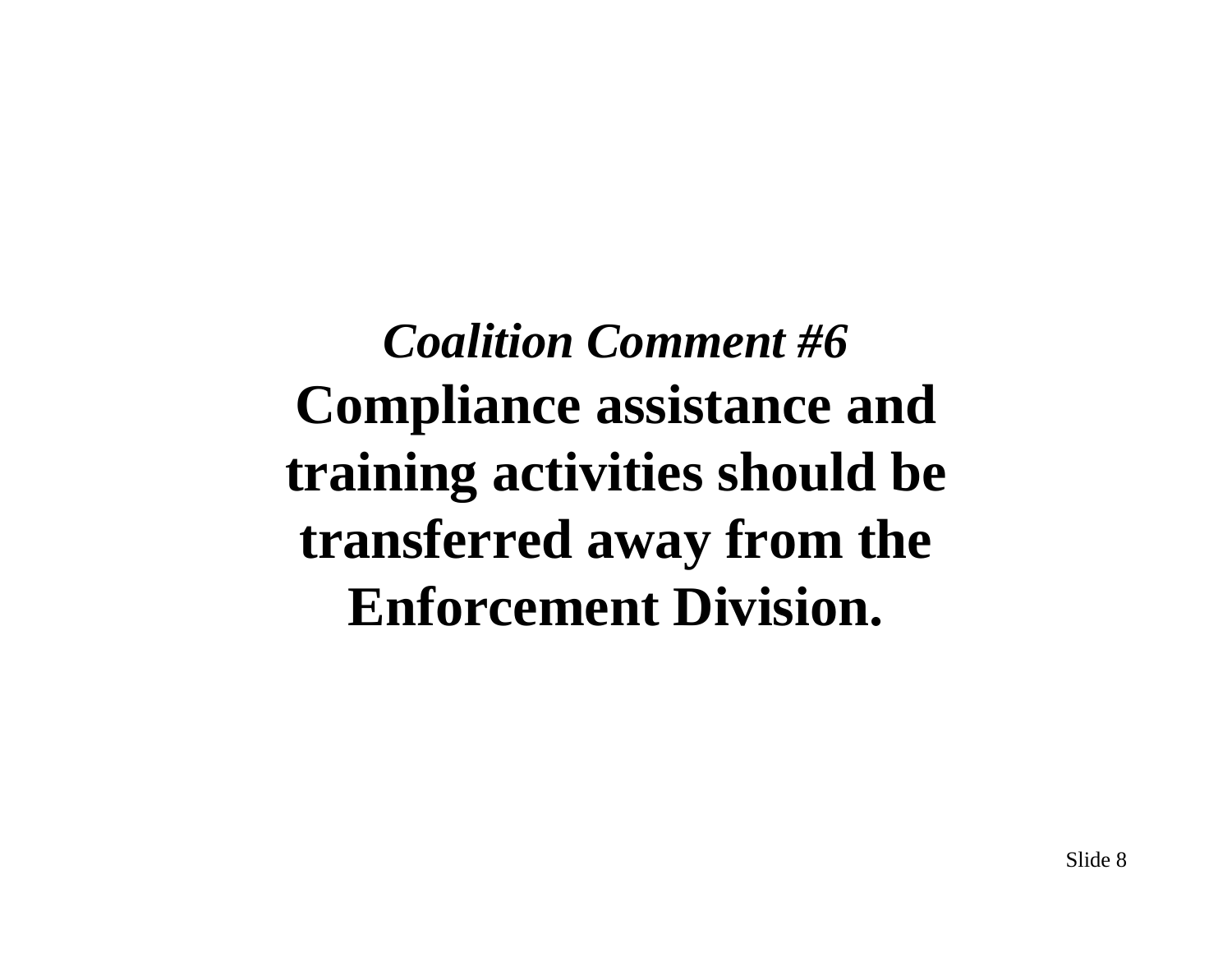#### **The Sand Car Investigation**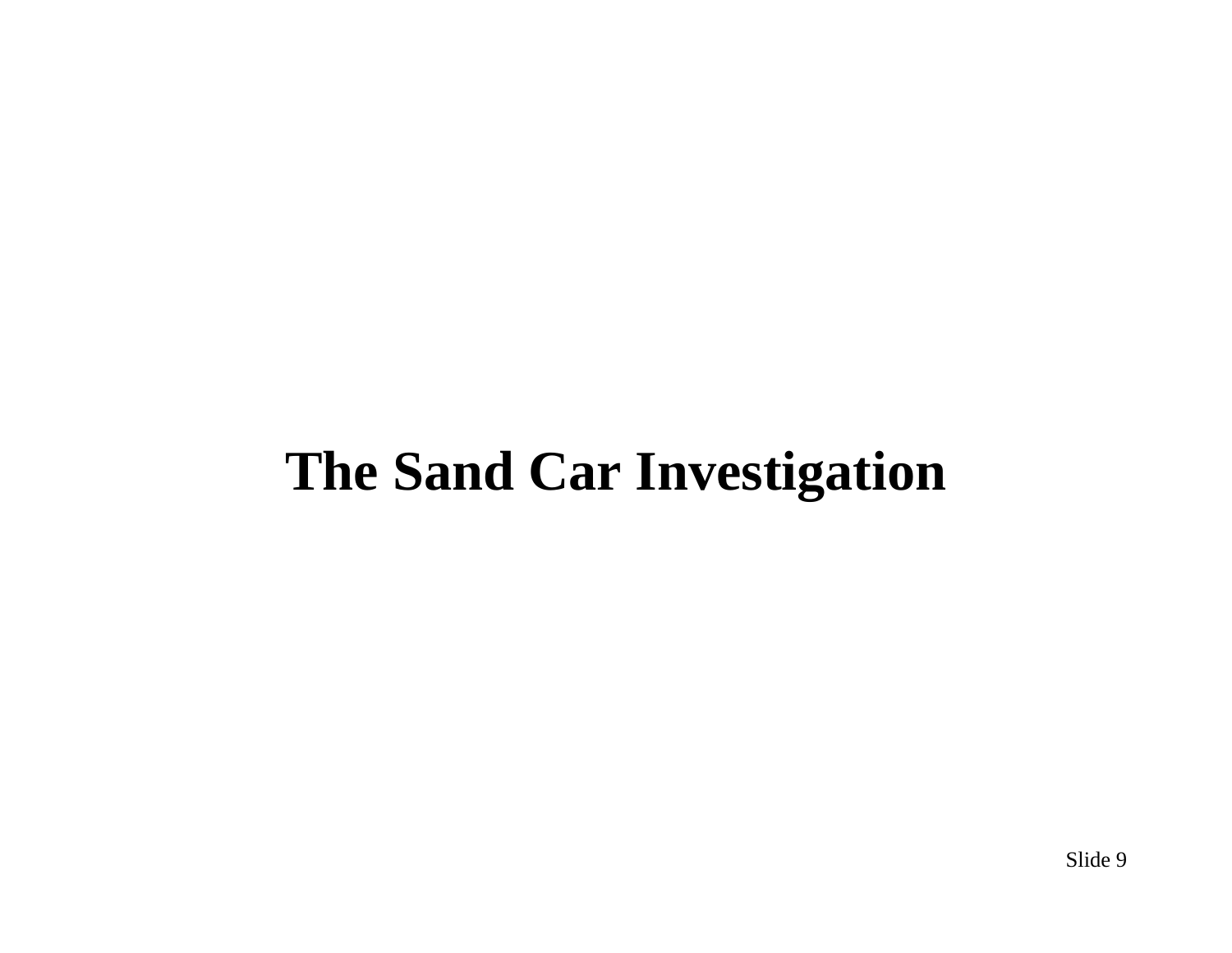## **Summary of additional comments and outreach efforts**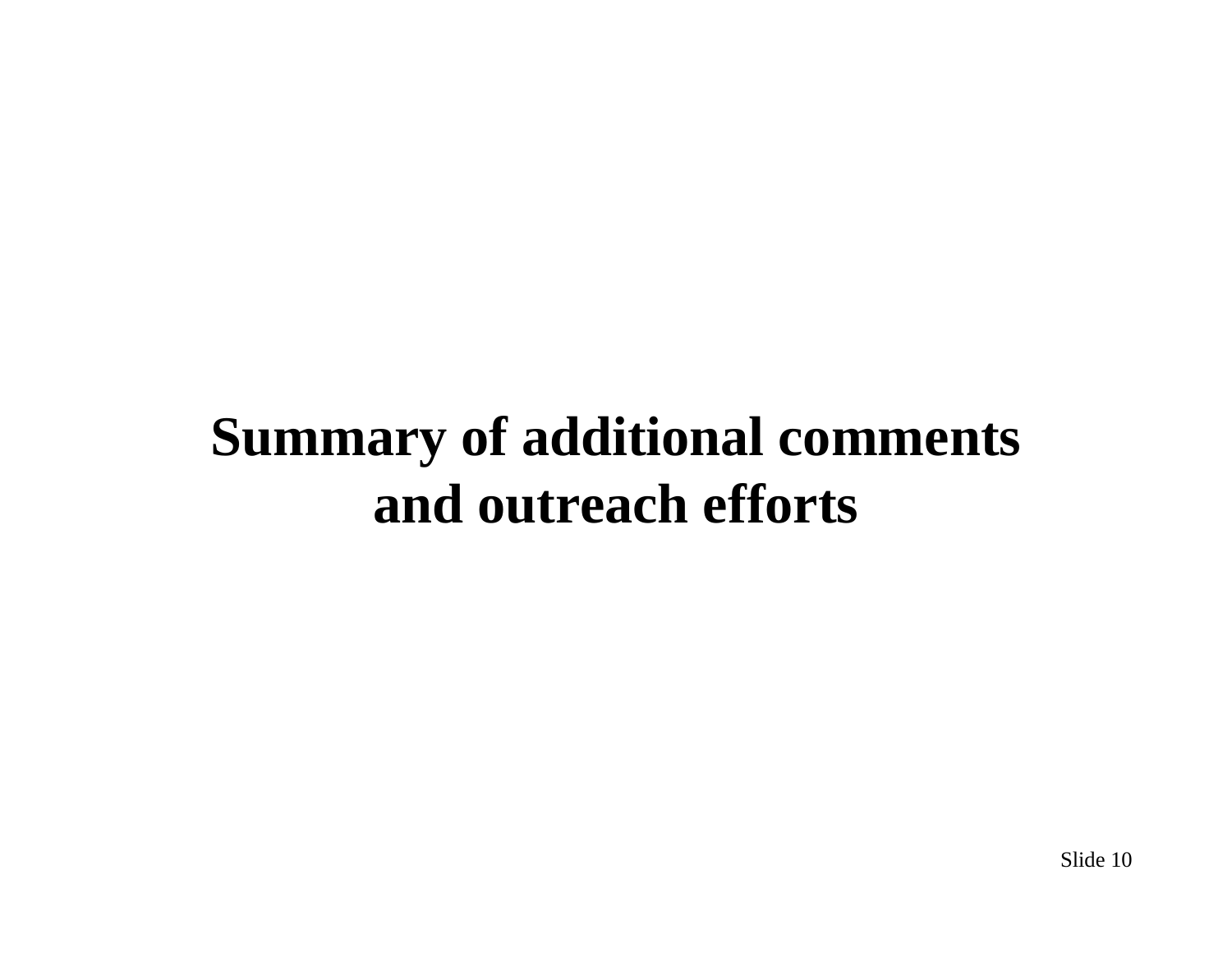#### **October 12, 2009 Workshop**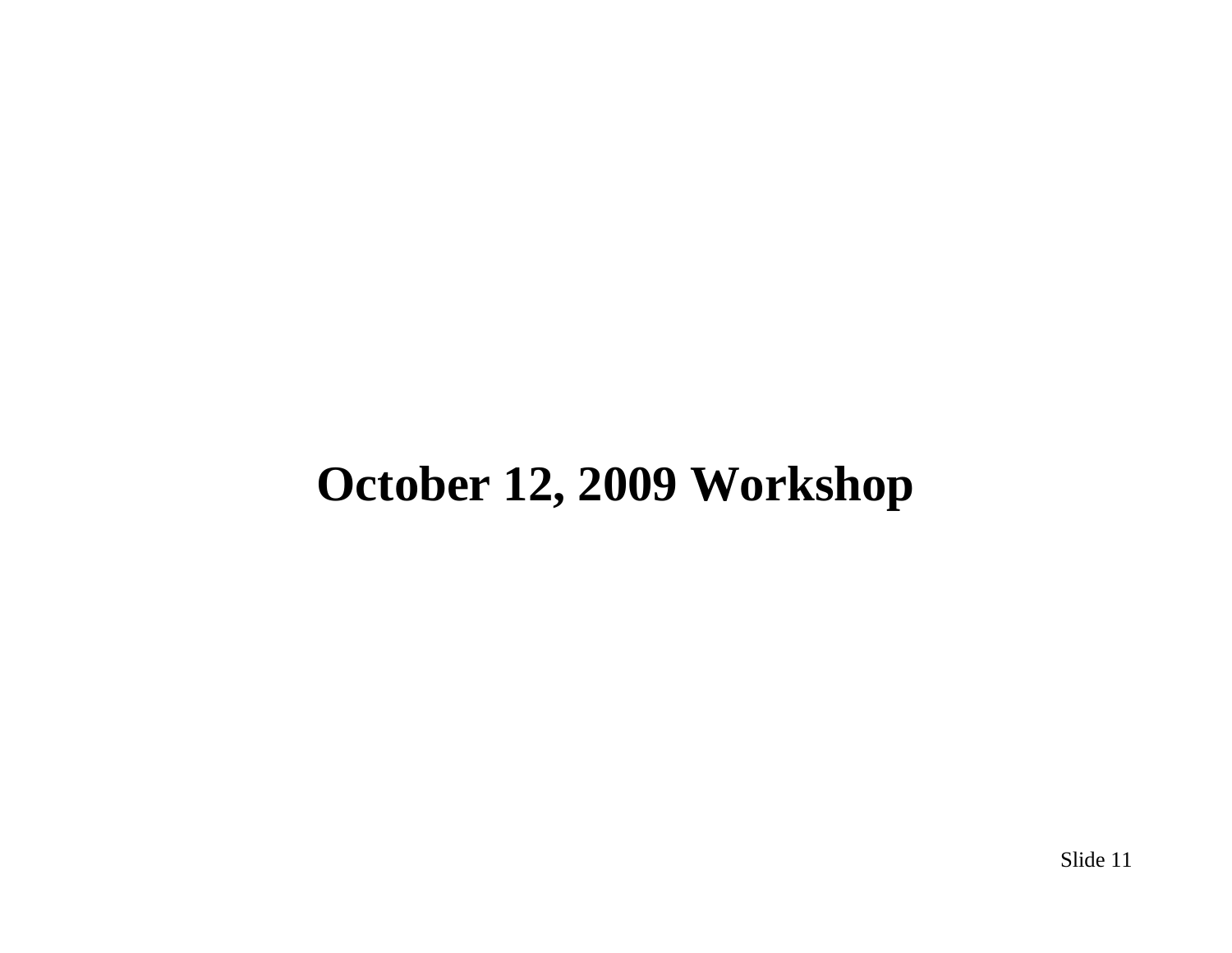## **Summary of comments received**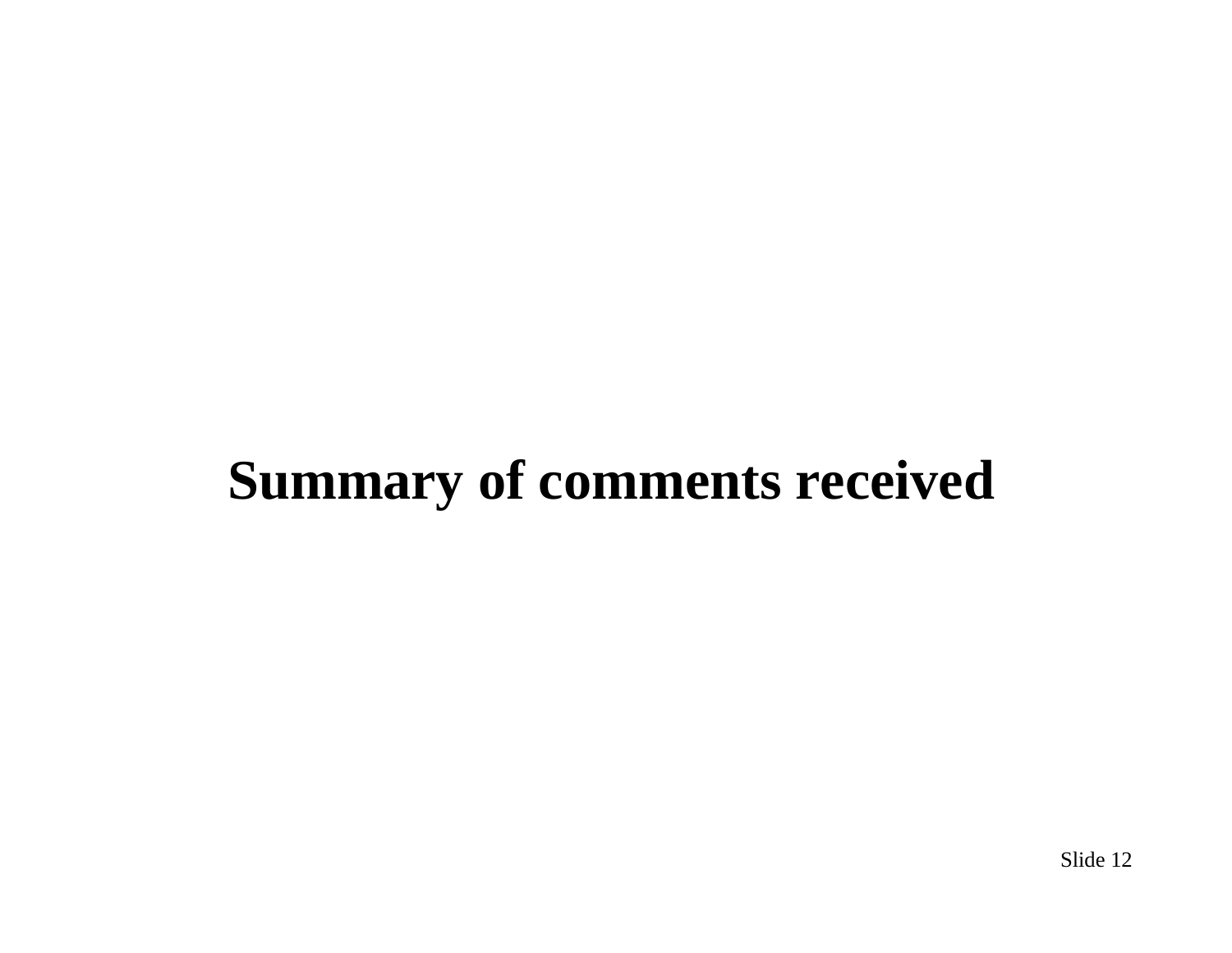### **Response to comments**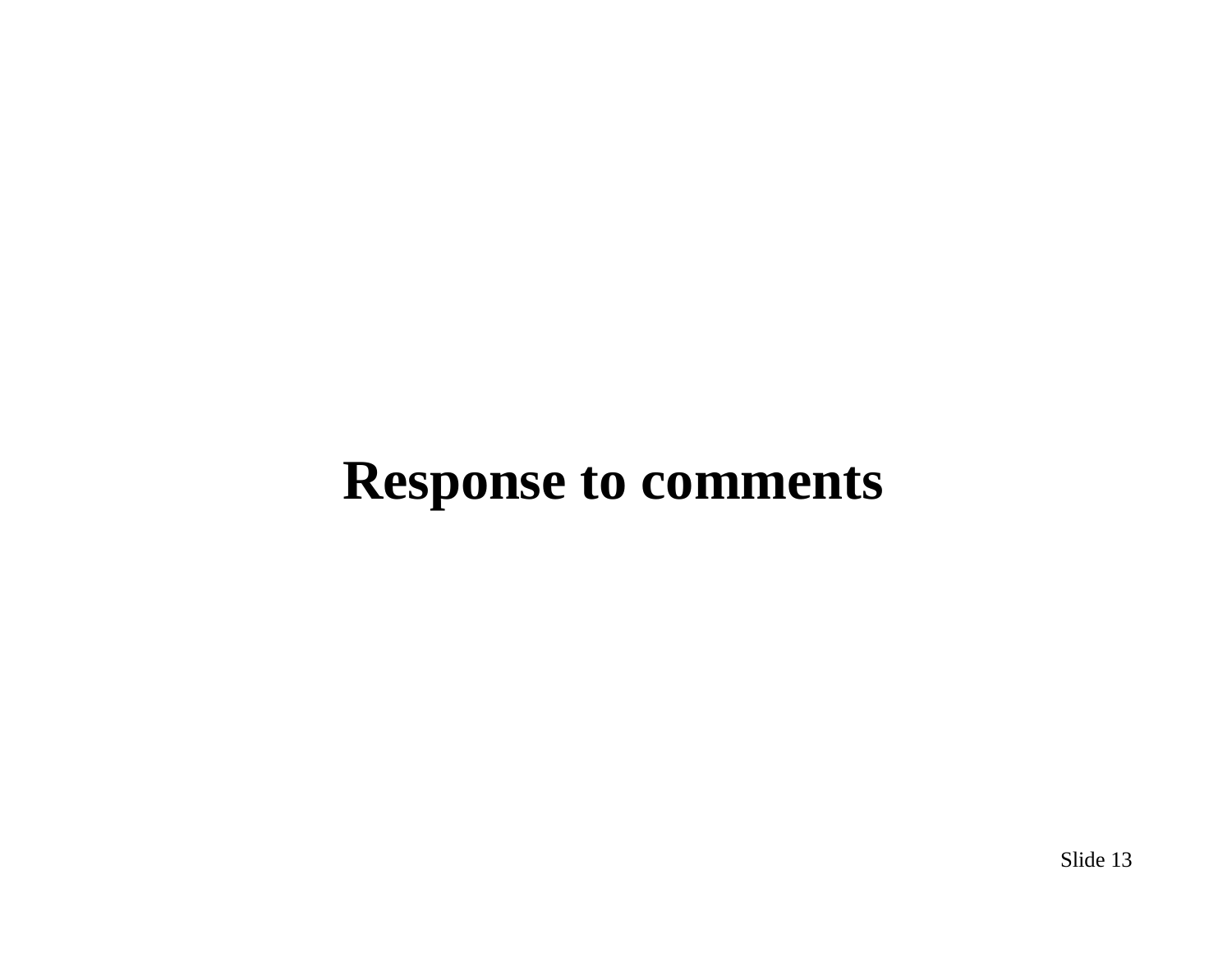**ARB will prepare an enforcement penalty guidance and will place it on the Enforcement Division web page.**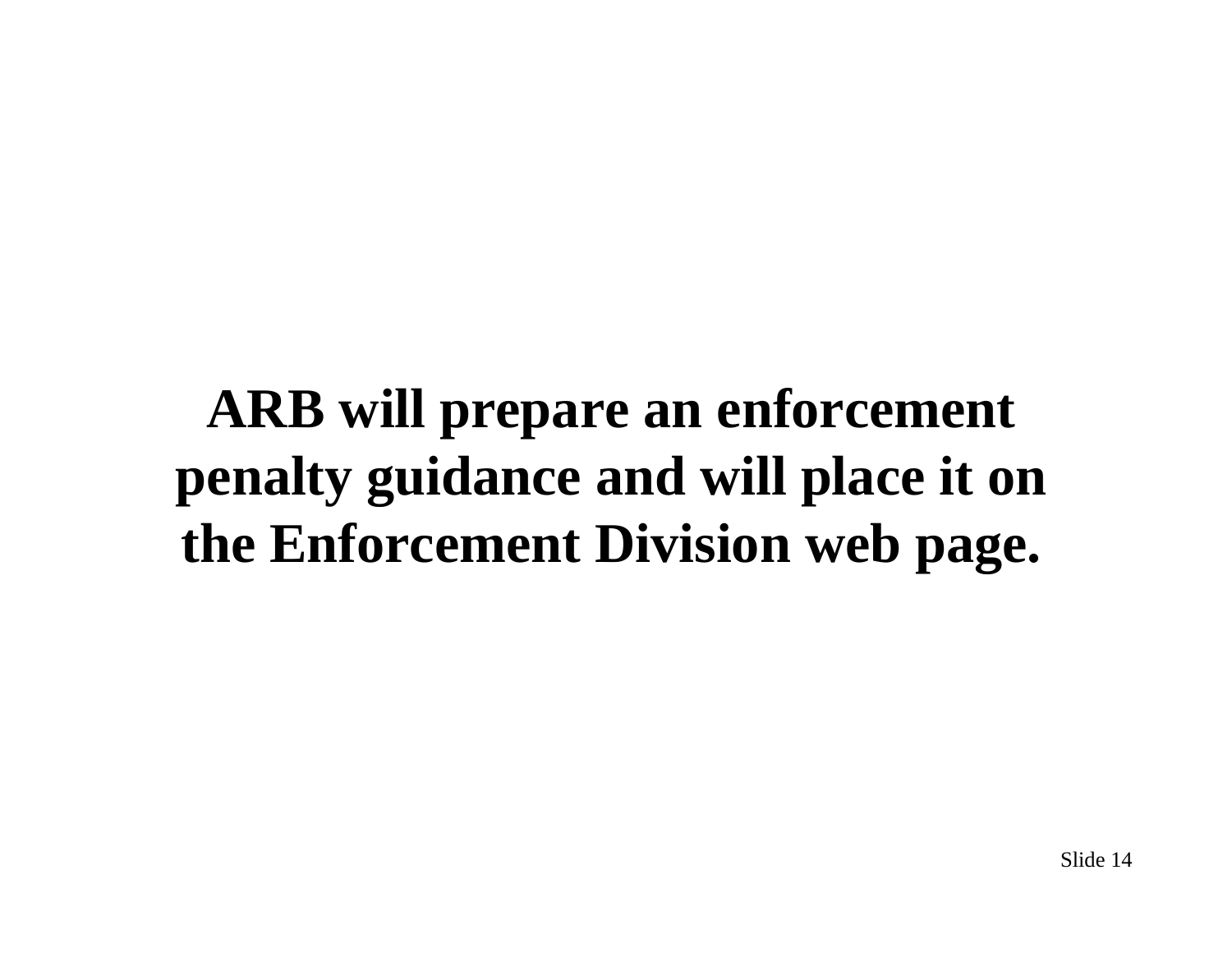# **Public Information to Ensure Transparency**

- **1. A plain language explanation of ARB penalty statutes**
- **2. Cal/EPA guidances on Supplemental Environmental Projects and Self-Disclosure Policies**
- **3. A plain language explanation of these Cal/EPA guidances**
- **4. An explanation of where ARB penalty monies are deposited and how they are processed**
- **5. A list of potential Supplemental Environmental Projects including instructions for requesting that a project be added to the list**